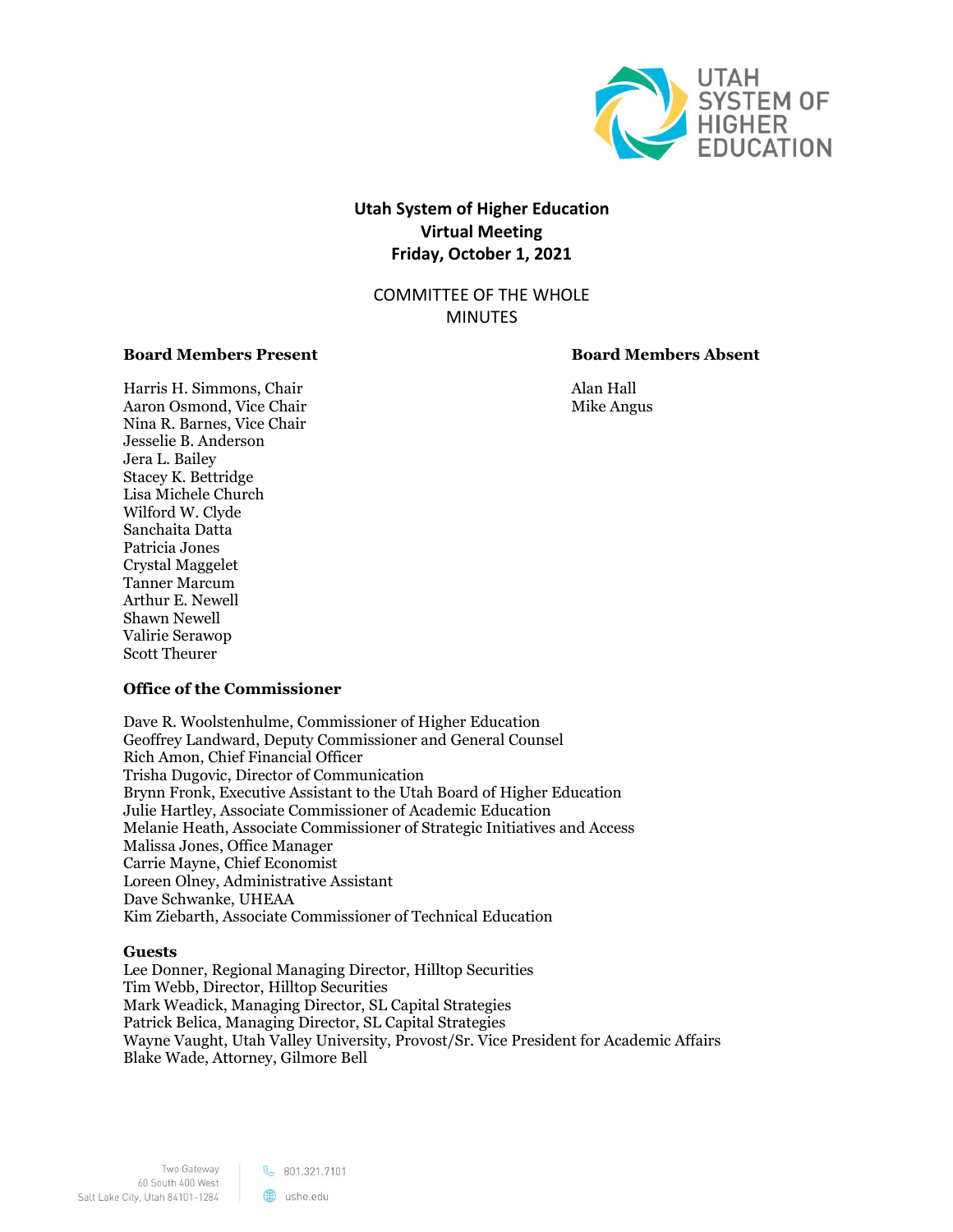Board Meeting Minutes Friday, October 1, 2021  $\mathcal{L}$ 

# **Institutional Presidents Present**

Chad Campbell, Bridgerland Technical College Clay Christensen, Mountainland Technical College Mindy Benson, Southern Utah University Astrid S. Tuminez, Utah Valley University Kelle Stephens, Dixie Technical College

James Taggart, Ogden-Weber Technical College Brad J. Cook, Snow College Brennan Wood, Southwest Technical College Brad L. Mortensen, Weber State University

# **Committee of the Whole**

Chair Simmons called the meeting to order at 2:00 p.m.

*Funding Recommendations for Dee/Emerging Tech grants from Deep Tech Advisory Council (TAB A)*

Board member Datta provided a summary to the Board of the funding recommendations for the Dee/Emerging Tech grants from the Deep Tech Advisory Council. **Board member Shawn Newell made a motion that the nine grant proposals selected by the Deep Technology Advisory Council be approved by the Board for recommendation to the legislature for funding; Board member Sanchaita Datta seconded the motion and the motion passed.** 

# *Masks in a Medical Setting*

Geoff Landward provided an update on masks in a medical setting to the Board. **Board member Jones made a motion to authorize USHE institutions to require face coverings for individuals in a medical setting at an institution of higher education in accordance with Utah Code 53B-3-103(2)(d); Board member Church seconded the motion and the motion passed.**

*Closed Session*

**Board member Datta made a motion to go into closed session to discuss fiduciary or commercial information of the Utah Higher Education Assistance Authority and to discuss the character, professional competence, or physical or mental health of an individual; Board member Barnes seconded the motion and the motion passed.**

#### *UHEAA Legacy Portfolio*

**Board member Church made a motion to approve the proposed Authorizing Resolution to sell the UHEAA FFELP loan portfolio and also authorize the Commissioner to work with the state legislature to establish a higher education endowment fund for funds released from the sale of the UHEAA FFELP loan portfolio; Board member Osmond seconded the motion and the motion passed.**

*Motion of Future Resolution for UHEAA*

*Board member Maggelet made a motion for a future resolution of appreciation for UHEAA; Board member Church seconded the motion and the motion passed.* 

#### *Motion to Adjourn*

**Board member Jones made a motion to adjourn; Board member Anderson seconded the motion and the motion passed.**